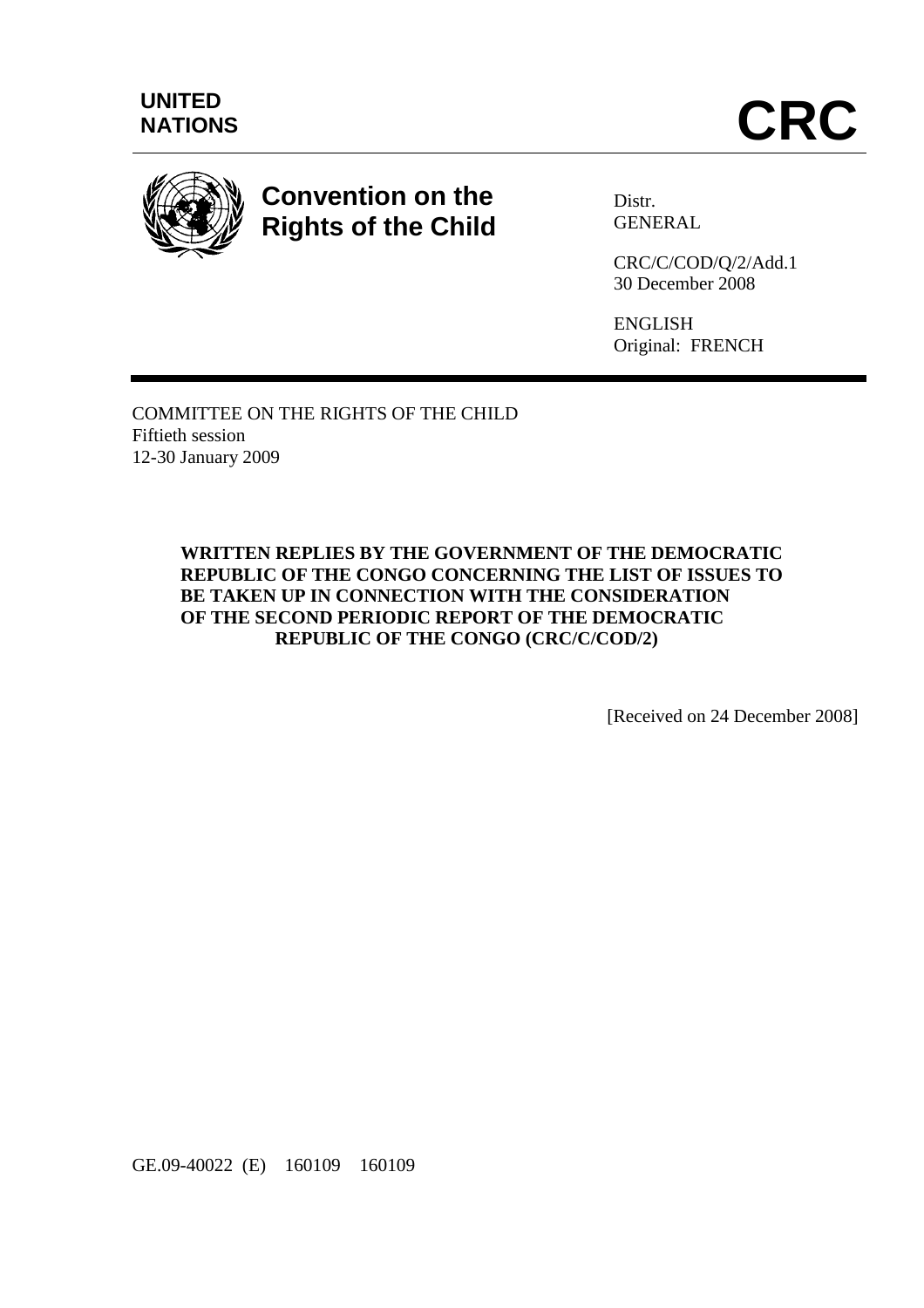# **PART I**

# **Under this section the State party is requested to submit in written form additional and updated information, if possible before 24 November 2008.**

# *1. Please provide details on the current status of the draft Child Protection Code*

 The draft Child Protection Code was approved by the two chambers of parliament (National Assembly and Senate) in the course of the ordinary session of April 2008 and the special session of August 2008 respectively, under the title: "Child Protection Act". A joint National Assembly/Senate commission worked on the harmonization of the two versions of the text at the ordinary session of October 2008. Once the commission has finished its work, the law will be submitted to the President of the Republic for promulgation and publication in the Official Journal.

# *2. Please provide the Committee with a brief account of the status, mandate, and human and financial resources of the National Council for Children (CNEN), and, in particular, measures taken to improve its ability to perform its tasks and ensure that it plays a coordinating role and carries out its mandate vis-à-vis the provincial councils for children*

 The details concerning the organization and functioning of CNEN, initially outlined in decrees Nos. 11, 12 and 13 of 13 May 1998, are now contained in decision No. MIN.AFF.SOC/CABMIN/004/2003 of 8 April 2003. They may be summed up as follows:

 (a) CNEN is an inter-ministerial body attached to the Ministry of Gender, Family and Children;

 (b) It advises the Government on the promotion and protection of children's rights and ensures the implementation of national policy regarding the protection, survival, development and participation of children (article 2 of the decree);

 (c) It derives its human resources within the office of the Ministry of Gender from other ministries dealing with children and from civil society organizations;

 (d) It derives its financial resources from the State budget for its functioning and from the support of international organizations and bilateral partners for the implementation of specific projects.

 As a result of CNEN's operating difficulties, the ministry in charge, with the technical support of the non-governmental organization (NGO) Save the Children UK, has looked into ways of reforming the body, with respect to both its status and its mode of operation. The possibility is being considered of allowing CNEN greater administrative and financial autonomy. A national workshop is to be convened in the near future to adopt the necessary redynamization strategies.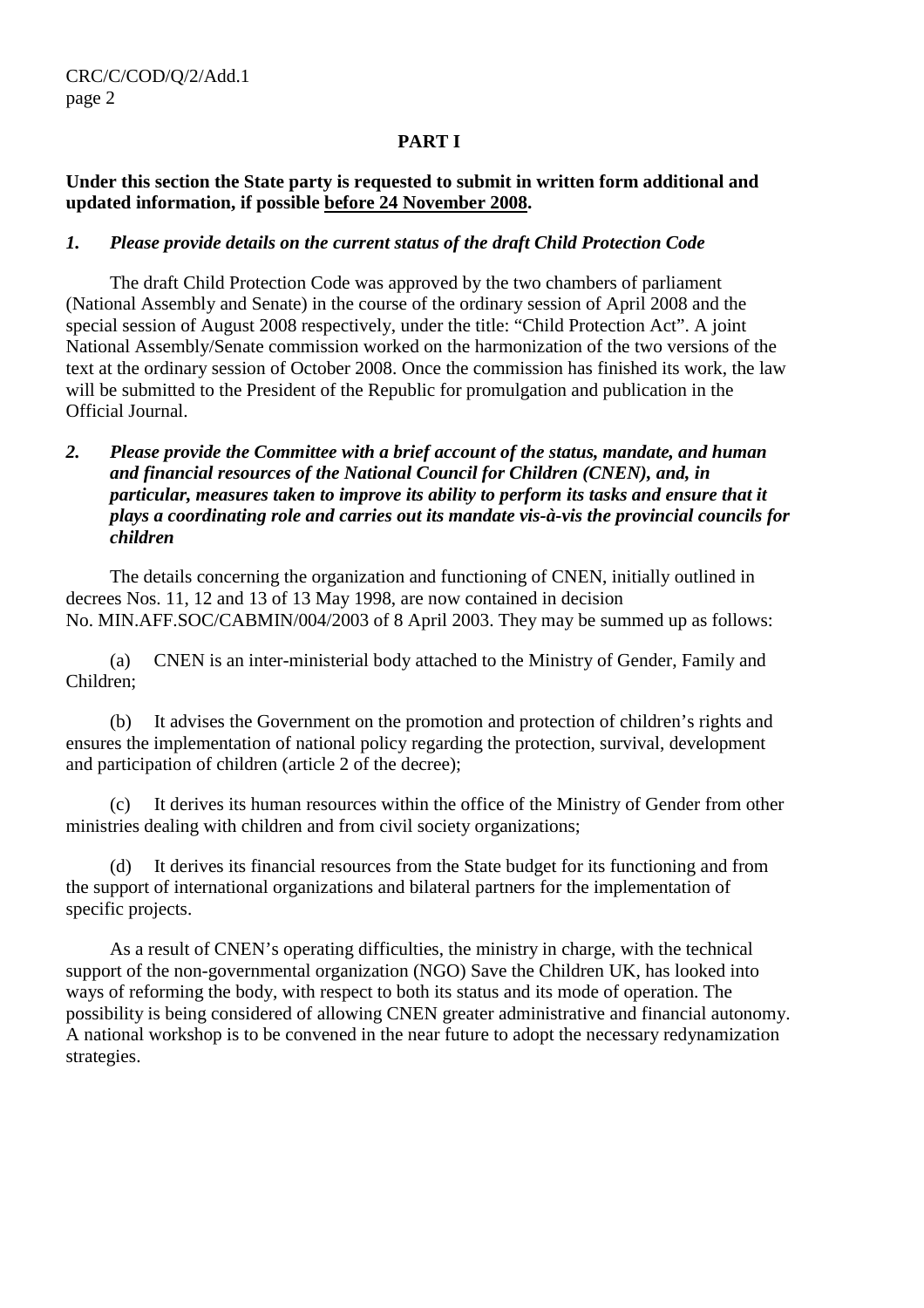#### *3. Please indicate whether any measures have been taken to harmonize the legislation relating to children and bring it into line with the Convention on the Rights of the Child ("the Convention")*

 The harmonization of domestic legislation with the Convention began with the texts referred to in paragraph 32 of the report, namely:

 (a) Act No. 023/2002 of 18 November 2002 enacting the Military Judicial Code, which removes all offences committed by children under the age of 18 from the jurisdiction of military courts;

 (b) Act No. 015/2002 of 16 October 2002 enacting the Labour Code, which inter alia raised the minimum employment age from 14 to 16 and prohibited the enrolment of children in armed forces or groups;

 (c) Act No. 04/023 of 12 December 2004 concerning the general organization of defence and the armed forces, which forbids the enrolment of children under the age of 18;

 (d) Acts Nos. 06/018 and 06/019 of 20 July 2006 respectively amending and supplementing the Decree-Law of 30 January 1940 enacting the Criminal Code and the Decree-Law of 6 August 1959 enacting the Code of Criminal Procedure.

 The key stage of harmonization will be achieved with the passing of the Child Protection Act, which is to be promulgated by the President in the very near future.

# *4. Please indicate whether the Convention has been invoked directly in domestic courts and, if so, please provide examples of such cases*

 The Congolese courts have begun invoking the Convention and other international human rights conventions directly in their judgements. This is thanks to the new training introduced for judges and lawyers in 2003.

 Thus the Magistrate's Court of Assossa in Kinshasa refused to conduct criminal proceedings against a child aged 17 by invoking articles 2 and 17 of the African Charter on the Rights and Welfare of the Child, which establishes 18 years as the minimum age of criminal liability. The minor in question was then returned to the Prosecutor's Office for referral to the juvenile court.

 One of the grounds given by the judge was as follows: "that the African Charter on the Rights and Welfare of the Child was published in the Official Journal of the Democratic Republic of the Congo … following ratification under Decree-Law No. 007/01 of 28 March 2001; that it therefore takes precedence over the Decree of 6 December 1950 …", according to which the minimum age for criminal liability is 16 (Magistrate's Court of Kinshasa/Assossa, R.P. 4215/IV of 3 April 2006).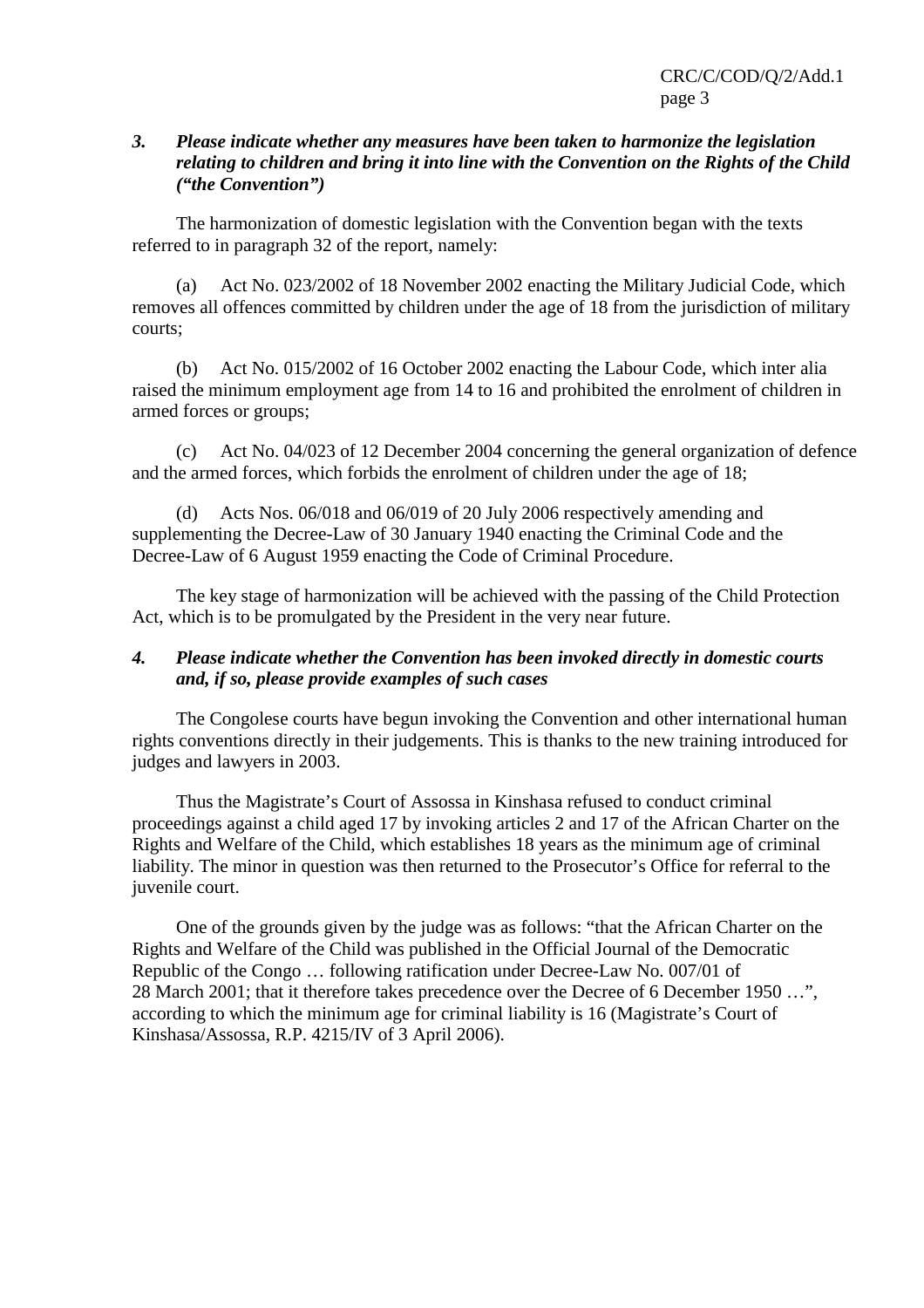CRC/C/COD/Q/2/Add.1 page 4

 Thanks to the Charter, the minor was granted social welfare assistance instead of receiving a prison sentence or a fine.

# *5. Please briefly inform the Committee whether the State party intends to establish an independent monitoring mechanism in line with the Paris Principles relating to the status of national institutions (General Assembly resolution 48/134 of 20 December 1993, annex) that will address children's rights*

 Further to the information given in paragraph 39 of the second periodic report, it may be mentioned that, at its July 2008 session, the National Assembly passed the Act on the organization and functioning of the new National Human Rights Monitoring Centre (ONDH), which has been submitted to the Senate. Once approved by the latter, the Act will be promulgated by the President of the Republic.

# *6. Please briefly inform the Committee about the role of the Ministry of the Family and its participation in implementation of the Convention*

 The role of the Ministry of the Status of Women and the Family, now known as the "Ministry of Gender, Family and Children", includes:

(a) Protecting and promoting the status of women, children and the family;

 (b) Cooperating with the ministries of Human Rights, Primary, Secondary and Professional Education, Justice, Health, Social Affairs and Humanitarian Action to improve the status of women and children;

 (c) Promoting and disseminating all international conventions, laws, studies and research concerning the condition of women and children.

 As far as the implementation of the Convention is concerned, the Ministry's main contribution has consisted in:

 (a) In 2008 preparing the national policy paper on gender integration, promotion of the family and protection of children, currently submitted to the Council of Ministers for validation;

 (b) In accordance with the recommendations of the 1990 World Summit for Children, setting up the Child Protection Directorate and the National Council for Children with the responsibility of monitoring and assessing human rights applications. A progress report in this respect was prepared in 2007, five years after the World Summit for Children;

 (c) Preparing sectoral plans, in particular for the registration of births in the Civil Registry (2004), and for the prevention and elimination of violence against children (2007);

 (d) Drafting the guide of indicators for the preparation of reports on the monitoring and implementation of the Convention (2007);

(e) Supervising the harmonization of domestic legislation with the Convention;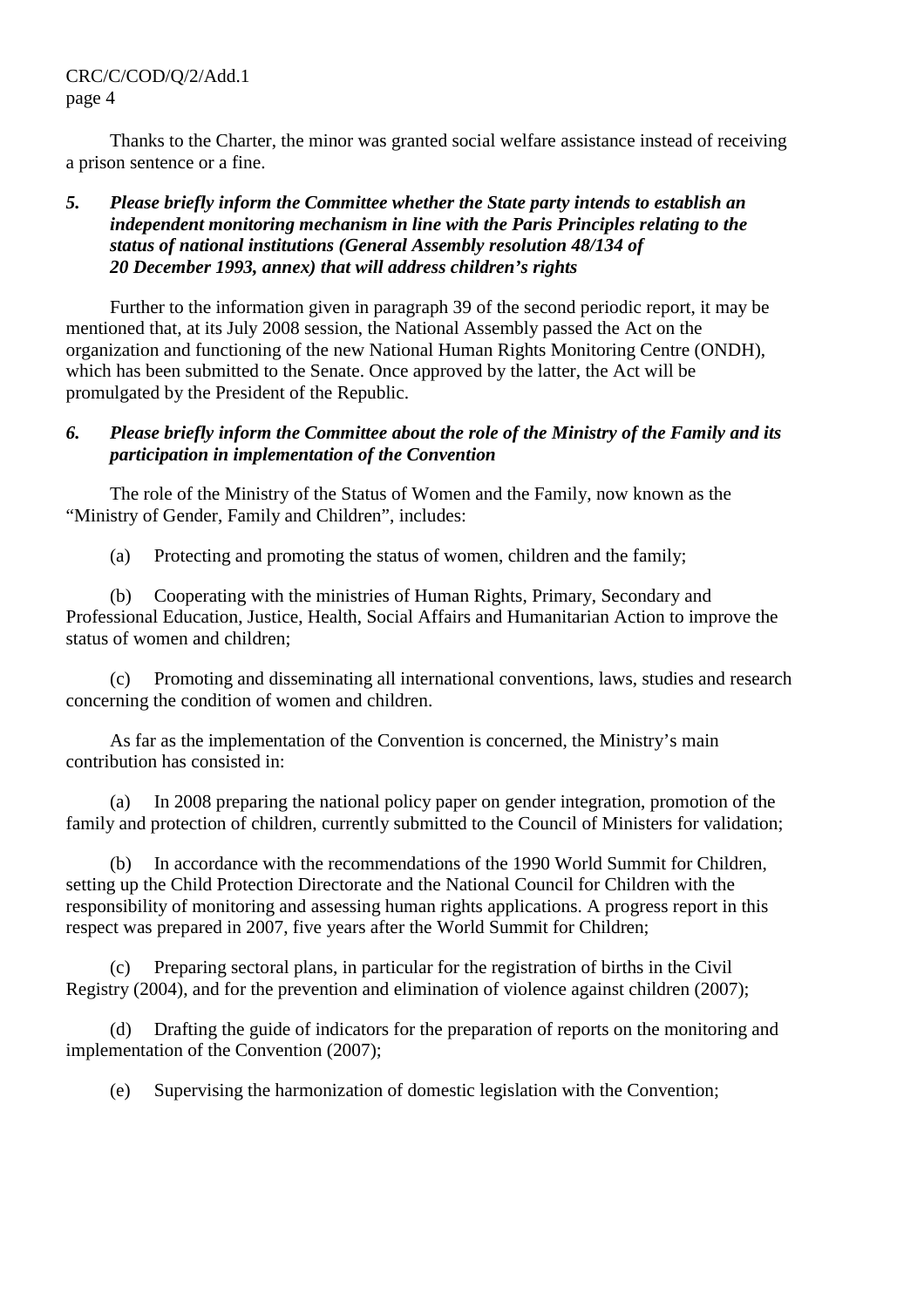(f) Promoting the participation of children in activities connected with the implementation of the Convention, by setting up children's committees at national, provincial and local level;

 (g) Strengthening the capacities of public and private social actors who are members of the National Council for Children;

 (h) Conducting awareness campaigns inter alia on family stability, the registration of births in the Civil Registry, promoting the education of girls and protecting children away from home, especially those associated with witchcraft (*sorciers*);

 (i) Preparing the initial report on the implementation of the Convention and helping to prepare the second periodic report.

# *7. Please briefly describe dissemination and publicity activities, in particular those relating to the Convention and the Committee's concluding observations on the State party's initial report on the implementation of the Convention on the Rights of the Child (CRC/C/15/Add.153). Specifically, please provide brief information on the implementation of the "National Programme for Civic and Moral Education Integrating Human Rights"*

 As referred to in paragraphs 60 to 65 of the second report, various methods have been used to disseminate the Convention and raise awareness of children's rights, including:

- (a) The translation of the Convention into the four national languages;
- (b) The distribution of leaflets, posters and cartoons strips on the Convention;

 (c) The training of public and private actors (judges, civil servants, police officers, members of NGOs, children);

(d) The integration of the Convention into the school programme;

 (e) Radio and television programmes, through the "Friends of Children" journalists' network.

 It must be admitted, however, that the dissemination of the Committee's concluding observations following the presentation of the initial report was sporadic and coincided with the drafting of the second periodic report.

 The "National Programme for Civic and Moral Education Integrating Human Rights", referred to in paragraph 61 of the report, was first implemented during the 2007/08 school year, with the support of the Human Rights Office of the United Nations Organization Mission in the Democratic Republic of the Congo (MONUC). Six out of 11 provinces were targeted for the training of a core group of 210 educators, consisting mostly of teachers, and the programme manual was distributed on that occasion. It is clear that efforts should be made to cover the whole country in terms of both training and tools.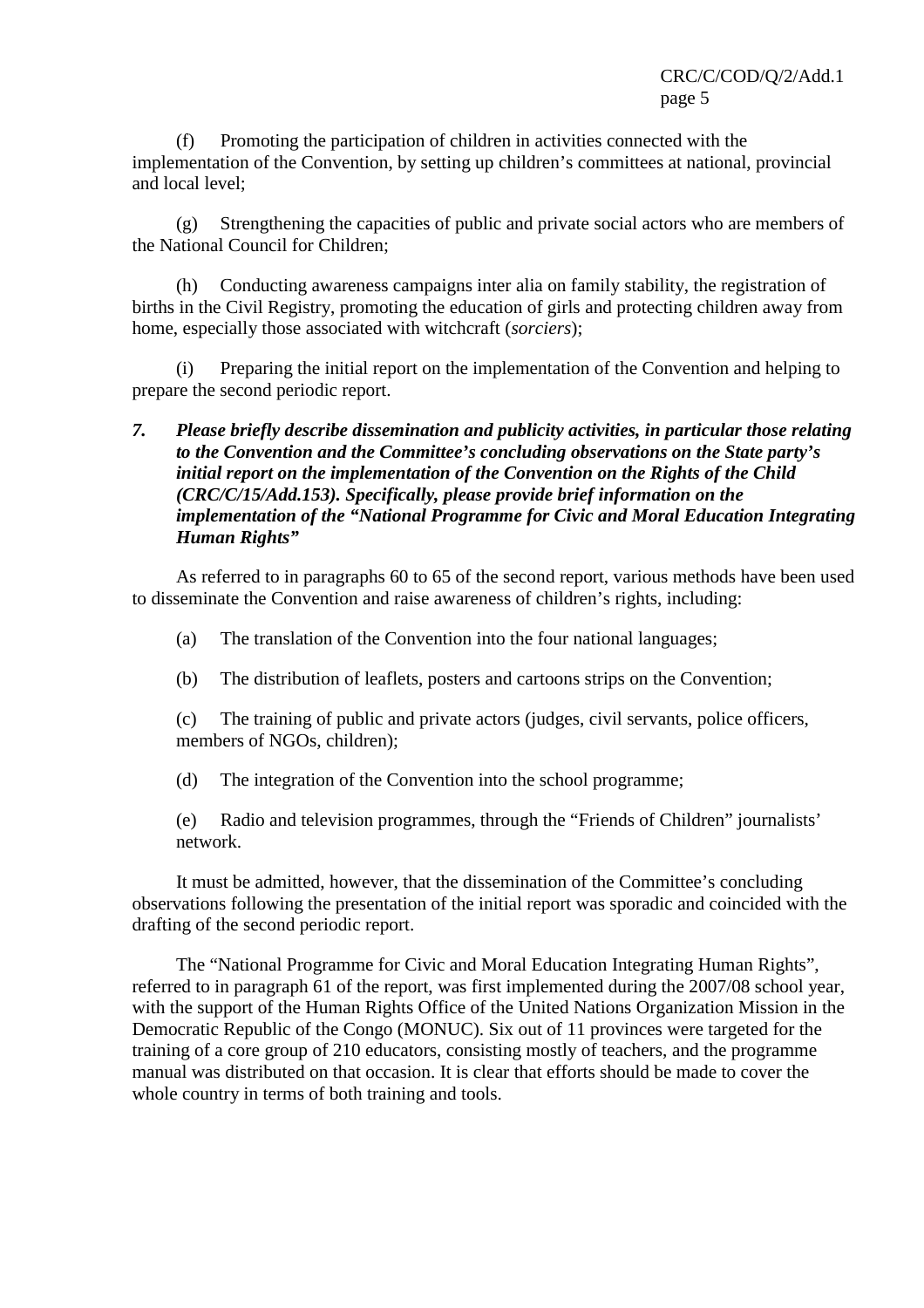## *8. Please briefly inform the Committee about any direct support, including financial support, from the Government for civil-society organizations involved in children's rights*

 The Government's direct support for civil-society organizations involved in children's issues has resulted in:

(a) The strengthening of technical capacities, through the training of members;

 (b) Financial support, through the subsidiary budget, for about 10 national NGOs. During the financial year 2008, allocations totalled 98,000,000 Congolese francs, or US\$ 176,576.<sup>1</sup> The beneficiaries include:

- Aid for disadvantaged children (AED)
- Orphans and children suffering from AIDS
- Community of Social Assistance for the Needy in the Congo (CASNECO)
- Congolese Cooperative of the Blind
- Congolese Federation of Persons with Disabilities
- Chari Secours Orphanage
- National Association of Social Educators
- Jeunesse avenir (JA)
- Development Action for the Most Deprived (ADD)
- Association of Assistance for Persons in Difficulty
- National Committee for the Socio-Economic Integration of the Countryside
- "Sanctification" Orphanage
- Professional Centre for the Assistance and Promotion of Persons with Disabilities
- KIANZ Foundation
- "Twibakayi mwetu" Group
- Association of widowed mothers and orphans (AMVO)

 **1** *Source*: Ministry of the Budget, Budget Act 2008.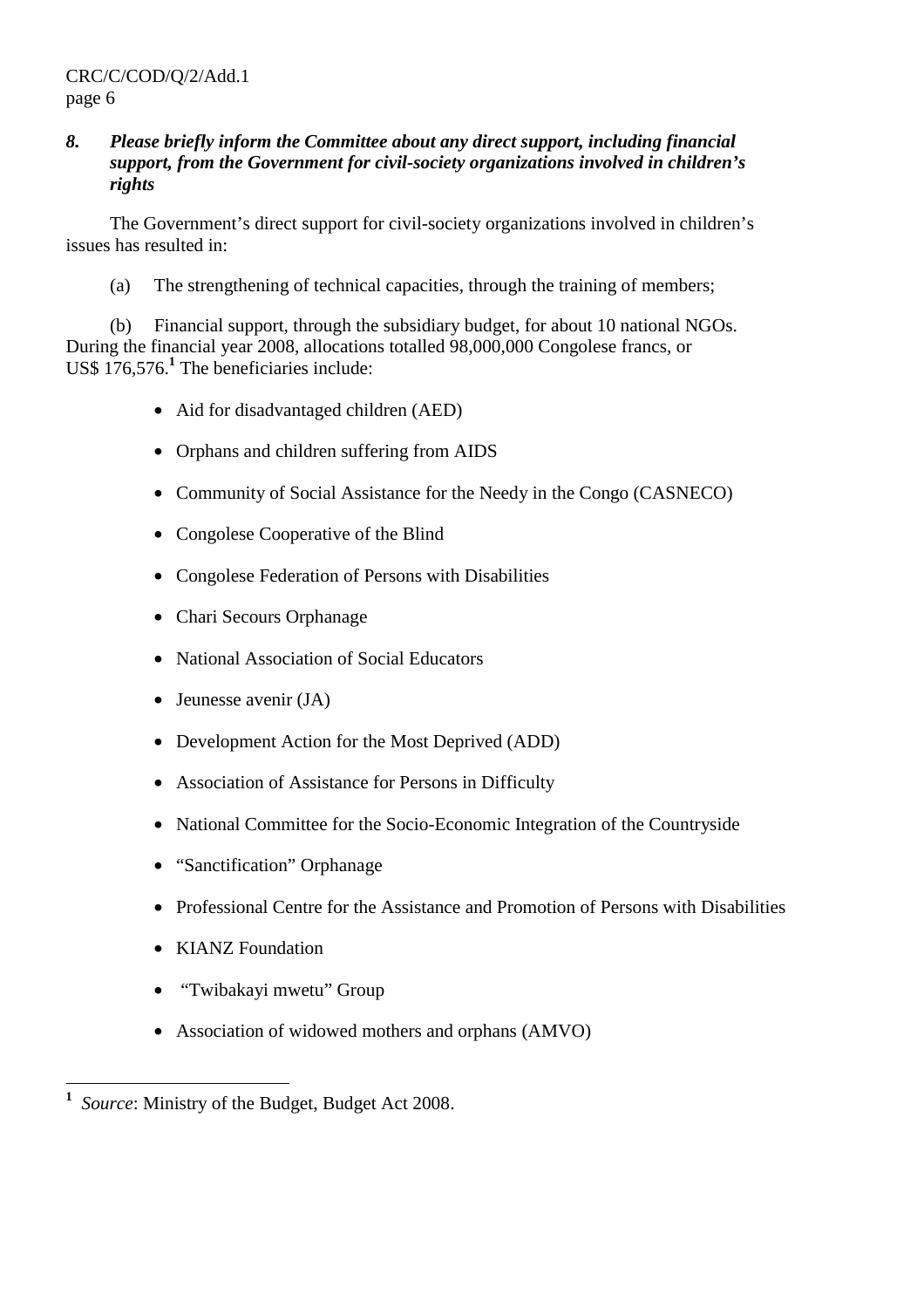# *9. Please briefly describe, with examples if possible, cooperation between the State party and civil society in the field of children's rights*

 As explained in paragraphs 56 and 59 of the second report, cooperation between the Government and civil society with regard to children's rights can be seen in:

 (a) The involvement of civil society in defining general policies and drafting plans of action, in particular, the participation of the National Coordinating Forum for Health Sector NGOs (CNOS), the Network of Educators of Street Children and Youth (REEJER), and the Action Centre for the Training of Social Educators (CAFES);

- (b) The implementation of programmes regarding, in particular:
	- The education of the public regarding the Convention
	- The removal of children from armed forces and groups (civil-society organizations are participating exclusively in the supervision and transit management aspects, raising awareness about leaving armed groups and family reintegration, and socio-professional reintegration; the NGOs involved include the Belgian Red Cross, the International Catholic Child Bureau (ICCB), Caritas, Solidarity Action for Children in Distress (SACD), Health Aid Action for the Most Deprived (AASD), and the Action Group for the Demobilization and Reintegration of Child Soldiers (GADERES))
	- The legal defence of children who are victims of violence or in conflict with the law (the NGOs involved include the International Catholic Child Bureau (ICCB), the Justice Now Association (AJM), the Congolese Observatory of Human Rights (OCDH), the NGO Coalition for Children's Rights (CODE), and the African Zone League for the Defence of the Rights of Schoolchildren and Students (LIZADEEL))

#### *10. Please briefly inform the Committee about any initiatives undertaken, including new legislation, to combat harmful practices such as female genital mutilation and forced marriage which violate children's rights*

The fight against harmful practices is multifaceted, which includes:

 (a) Legislation, such as the Sexual Violence Act, which provides for the following penalties:

- Forced marriage, 1 to 12 years' imprisonment and a minimum fine of 100,000 Congolese francs (art. 174*f*)
- Genital mutilation, 2 to 5 years' imprisonment and a fine of 200,000 Congolese francs (art. 174*g*)
- Trafficking and exploitation of children for sexual purposes, 10 to 20 years' imprisonment (art. 174*j*)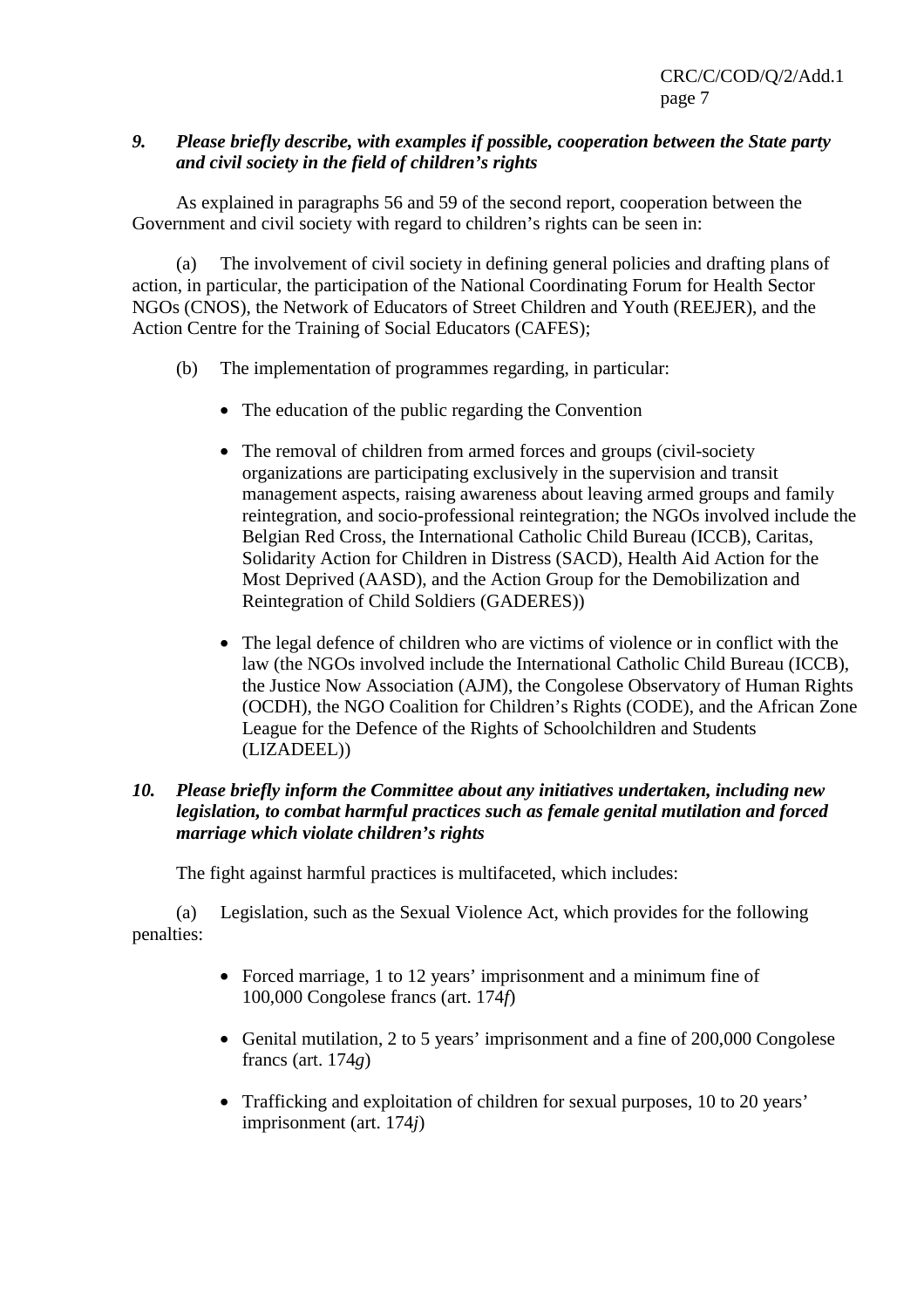- Child pornography, 5 to 15 years' imprisonment and a fine of 50,000 Congolese francs (art. 174*m*)
- Child prostitution, 5 to 20 years' imprisonment and a fine of 200,000 Congolese francs (art. 174*n*)

 (b) The National Committee to combat female genital mutilation, attached to the Ministry of Health.

# *11. Please indicate the issues affecting children that the State party considers to be priorities requiring the most urgent attention in the light of implementation of the Convention*

The priorities with regard to protecting children's rights are:

- Ending the conscription of children into armed groups in the east of the Democratic Republic of the Congo
- Ensuring that all children have access to basic education by providing free primary education, as called for by the Constitution
- Ensuring access to primary health care
- Implementing reforms to the juvenile justice system

# **PART II**

# **Under this section, the State party is requested to briefly (three pages maximum) update the information provided in its report concerning:**

#### *1. New bills or legislation*

 The general legal framework for the protection of the rights of the child in the Democratic Republic of the Congo has not evolved much since the submission in 2007 of the second periodical report to the Committee. Votes were taken regarding the law on the protection of children in the National Assembly during its regular session of April 2008, and in the Senate during the special session of August 2008. However, since the two chambers adopted it, with different phrasing, a joint commission was established to harmonize the text. It will be enacted as law by the President as soon as the commission's work is complete.

#### *2. New institutions*

 Regarding new institutions for the protection of human rights, these developments should be noted:

 (a) The creation, under the Constitution of 2006, of the Audiovisual and Communications Council, whose regulatory role is sure to have a positive impact on the protection of children against programmes that may corrupt their values;

 (b) The adoption, by the National Assembly, of the law regarding the establishment, structure and operations of the National Human Rights Monitoring Centre, an independent body for the defence of human rights. This law must also be approved by the Senate before its promulgation by the President of the Republic;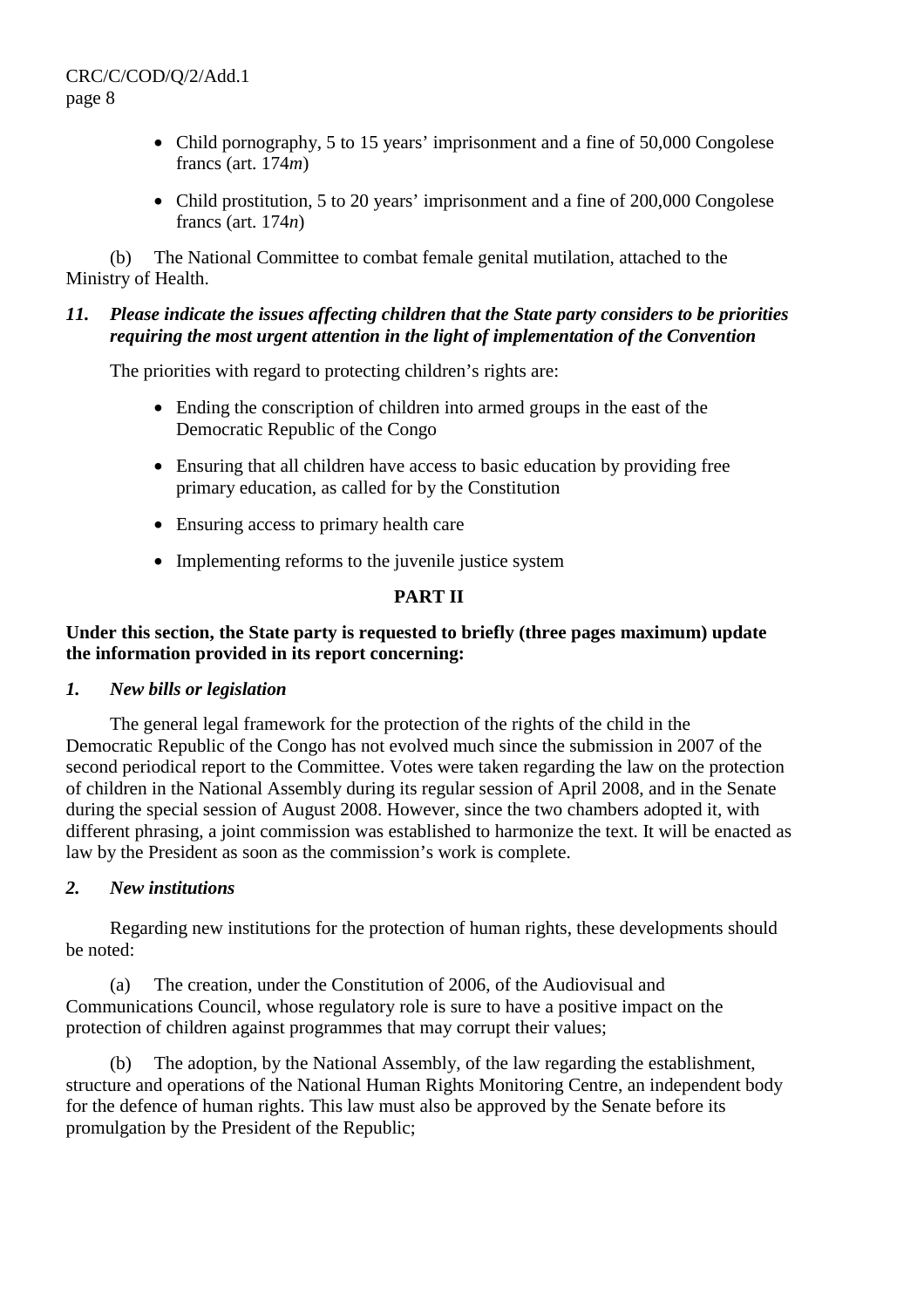(c) In addition, decision No. 12/CAB/MIN/ETPS/048/2008 names the members of the National Committee to combat the worst forms of child labour, in accordance with decision No. 12/MIN/TPS/AR/34/2006 of 10 June 2006, mentioned in paragraph 188 of the second periodic report.

# *3. Newly implemented policies, and newly implemented plans of action, programmes and projects, and their scope*

With respect to policies, in 2008 the Democratic Republic of the Congo formulated the national policy paper on gender integration, promotion of the family and protection of children, which is currently being evaluated by the Council of Ministers.

Regarding plans of action, programmes and projects, these developments should be noted:

 (a) The programme to ensure that all children of school age attend school, discussed in paragraphs 170 to 181 of the second periodic report. The campaign for mass enrolment of first graders for the school year 2007/08 yielded positive results, as in the three previous years. The slogan has been changed from "All girls in school" to "All girls and boys in school". The evaluation of this campaign is based on a sample of 9,289 primary schools, which represent 37 per cent of the national network of public schools, according to the school census of 2007:

- An additional 24.6 per cent enrolment in the first grade, 24.5 per cent among girls and 24.7 per cent among boys
- An additional 20.3 per cent enrolment in the second grade, 20 per cent among girls and 20.5 per cent among boys

| Provinces                 | Number of |       | First grade |       | Second grade |       |       |  |
|---------------------------|-----------|-------|-------------|-------|--------------|-------|-------|--|
|                           | schools   | G     | B           | T     | G            | B     | T     |  |
| Bandundu                  | 394       | 23.5% | 19.7%       | 21.6% | 23.0%        | 19.1% | 21.0% |  |
| Bas-Congo                 | 495       | 20.2% | 18.6%       | 19.4% | 24.6%        | 21.4% | 23.0% |  |
| Equateur                  | 214       | 21.6% | 17.9%       | 19.8% | 27.4%        | 24.3% | 25.9% |  |
| Kinshasa                  | 721       | 20.0% | 18.4%       | 19.2% | 16.0%        | 15.4% | 15.7% |  |
| Katanga                   | 2 3 8 7   | 63.6% | 69.4%       | 66.8% | 50.8%        | 51.5% | 51.2% |  |
| Kasaï Occidental          | 102       | 23.7% | 23.4%       | 23.6% | 15.0%        | 13.0% | 14.0% |  |
| Kasaï Oriental            | 366       | 16.7% | 17.2%       | 17.0% | 17.3%        | 10.2% | 13.5% |  |
| Maniema                   | 322       | 10.1% | 8.6%        | 9.3%  | 7.9%         | 6.8%  | 7.3%  |  |
| Nord Kivu                 | 1 0 6 8   | 10.2% | 7.5%        | 8.8%  | 7.5%         | 6.8%  | 7.2%  |  |
| Ituri*                    | 961       | 19.2% | 8.4%        | 13.2% | 12.1%        | 10.8% | 11.4% |  |
| <b>Province Orientale</b> | 869       | 3.1%  | 5.2%        | 4.1%  | 4.1%         | 7.3%  | 5.8%  |  |
| <b>Sud Kivu</b>           | 1 3 9 0   | 10.0% | 7.7%        | 8.8%  | 10.3%        | 8.9%  | 9.6%  |  |
| National DRC average      | 9 2 8 9   | 24.5% | 24.7%       | 24.6% | 20.0%        | 20.5% | 20.3% |  |

#### **Rate of increase in school enrolment from 2006-2007 to 2007-2008**

 *Source*: Ministry of Primary, Secondary and Professional Education, information note on the campaign for mass enrolment of children for the school year 2008/09, August 2008, p. 2.

\* Ituri is a district of Province Orientale.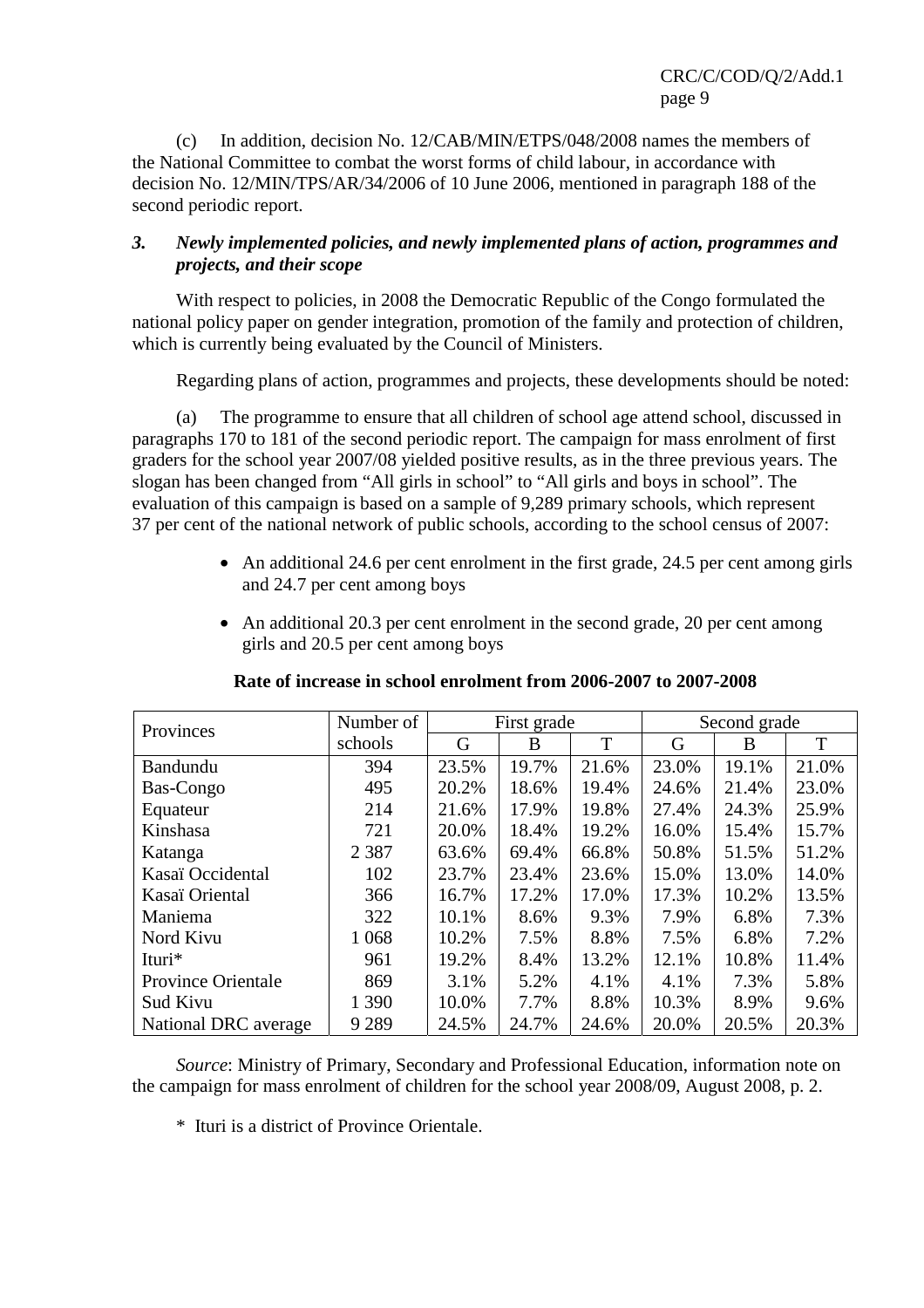# CRC/C/COD/Q/2/Add.1 page 10

 (b) The campaign to promote the use of insecticide-impregnated mosquito nets, discussed in paragraph 103 of the report, is being carried out using different strategies according to the areas concerned;

 (c) Activities within the framework of the Global Malaria Action Plan (2005-2015), which calls for reducing by half mortalities related to malaria and increasing by 80 per cent the use of insecticide-impregnated mosquito nets nationwide before 2010. Three provinces have been targeted, Kinshasa, Equateur and Province Orientale, with integrated vaccination programmes in Equateur and Province Orientale:

- For the city and province of Kinshasa, the goal is the distribution of 2 million mosquito nets, 2 per household.
- For Equateur, the plan is to undertake the distribution of mosquito nets to 1,470,279 children, and the concurrent administration of anti-measles vaccines (VAR) and anti-polio vaccines (VPO), as well as vitamin A and mebendazole. These integrated programmes are also being carried out in Province Orientale and the provinces of Nord Kivu and Sud Kivu, targeting 2,776,321 children for treatment with VAR, 5,001,801 children for treatment with VPO, 4,498,975 children for treatment with vitamin A and 3,969,684 children for treatment with mebendazole.
- In Province Orientale, 140,000 mosquito nets are being distributed to children and pregnant women in six health zones.

# *4. New ratifications of human rights instruments*

There have been no new ratifications of human rights instruments. However:

- The initial report on the implementation of the Optional Protocol on the involvement of children in armed conflict will be prepared soon, and
- The Ministry of Gender, Family and the Children has undertaken an assessment of the conventions related to the rights of children, with a view to selecting the most suitable for ratification, including in particular the Convention on Protection of Children and Co-operation in Respect of Intercountry Adoption

#### **PART III**

#### **Data and statistics, if available**

*1. In the light of article 4 of the Convention, please provide data for the years 2006, 2007 and 2008 on budget appropriations (in absolute figures and as percentages of the national budget or GDP) allocated to implementation of the Convention nationwide in the fields of education and health, and also the reintegration of children affected by the armed conflict*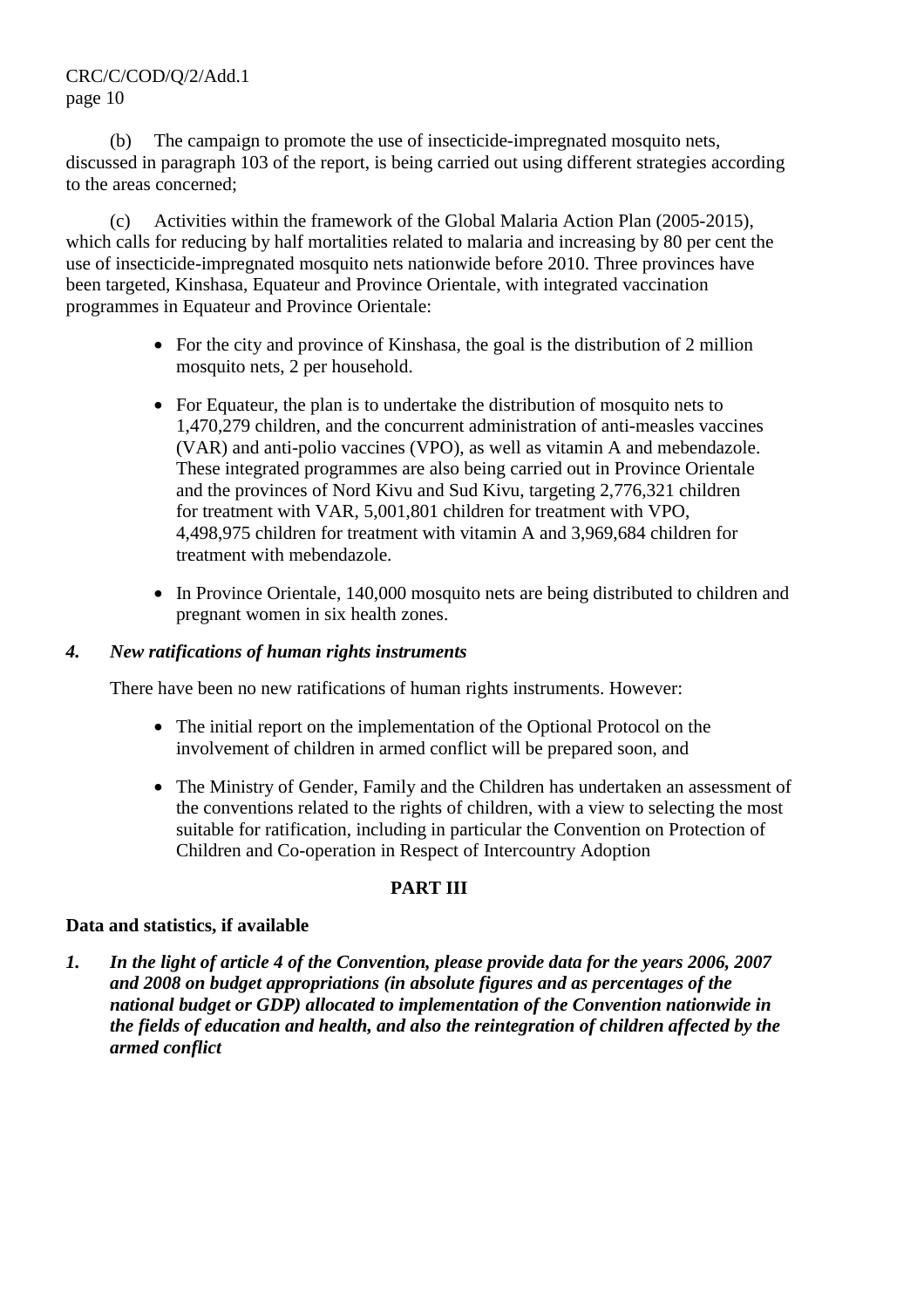CRC/C/COD/Q/2/Add.1 page 11

|                | 2006              |      | 2007              |               | 2008              |      |
|----------------|-------------------|------|-------------------|---------------|-------------------|------|
|                | CΕ                | $\%$ | CF                | $\frac{0}{0}$ | CF                | $\%$ |
| Overall budget | 1 089 365 970 124 | 100  | 1 370 309 606 010 | 100           | 1 781 415 163 097 | 100  |
| Health         | 48 009 724 549    | 4.4  | 49 609 895 796    | 3.6           | 53 790 965 188    | 3.01 |
| Education      | 77 392 284 321    | 71   | 107 732 322 606   | 7.8           | 146 458 334 625   | 8.2  |

# **Budget appropriations allocated to implementation of the Convention nationwide**

 *Source*: Ministry of the Budget, Budget Act 2006, 2007, 2008.

 With regard to the budget for disarmament, demobilization and reintegration programmes (DDR), it should be pointed out that in their phases I and II (under BUNADER (Bureau national de démobilisation et de réinsertion - National Demobilization and Reinsertion Office) and CONADER (Commission Nationale de la Demobilization et Reinsertion - National Commission for Demobilization and Reintegration)), which are now completed, budget appropriations for the DDR programme amounted to about US\$ 208 million, including a US\$ 108 million donation from the IDA/World Bank and US\$ 100 million from the Multi-Donor Trust Fund (MDTF). The funding was administered by the Committee for the administration of disarmament, demobilization and reintegration resources (CGFDR), established pursuant to Decree No. 03/043 of 18 December 2003. In its work on behalf of children, the DDR programme assisted 30,594 children released by the armed forces and armed groups through phases devoted to the search for families, family reunification and reintegration support.

 Phase III, which is being carried out by the DDR implementation unit (UEPN-DDR), has received US\$ 72 million in funding, including US\$ 50 million from the World Bank and US\$ 22 million from the African Development Bank (ADB).

- *2. With reference to children deprived of a family environment and separated from their parents, please provide disaggregated data (by sex, age group, and urban or rural area) for the years 2005, 2006 and 2007 on the number of children:* 
	- *(a) Separated from their parents;*
	- *(b) Placed in institutions (give the number of institutions in the country);*
	- *(c) Placed with foster families;*
	- *(d) Adopted domestically or abroad.*

 As indicated in paragraph 134 of the second report, children away from their families who live and work in the street have been estimated to number over 40,000 in the country's large urban areas, including 13,643 in Kinshasa (*Source*: REEJER, Summary of results of survey of street children in the city and province of Kinshasa, October 2006 and March 2007).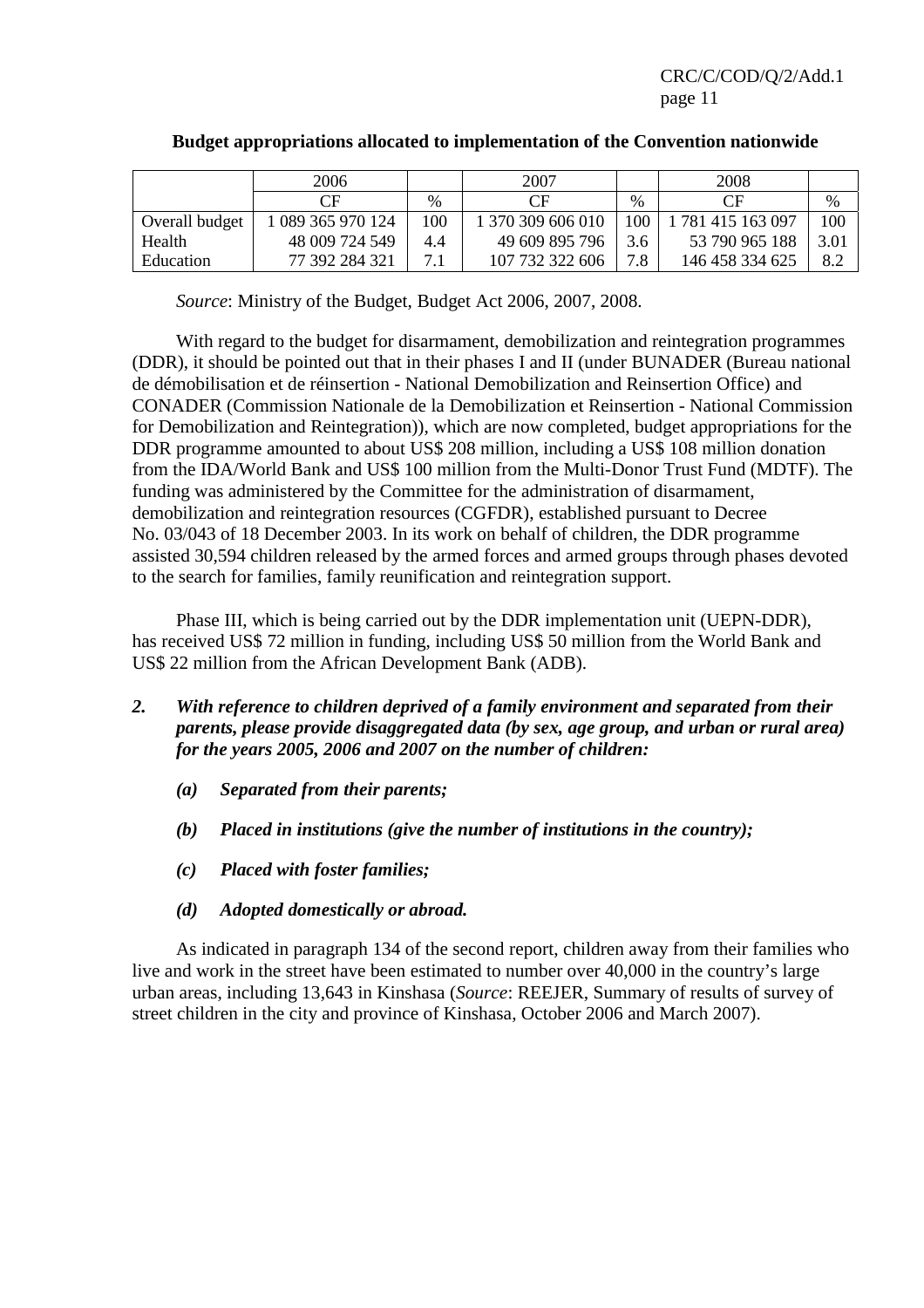## *3. Please provide disaggregated data (by sex, age group and urban or rural area) on the number of children:*

# *(a) and (b) Demobilized from the army and from armed groups;*

 By 31 December 2007, of the 39,594 children involved with armed forces and armed groups (EAFGA), 30,594, of whom approximately 12 per cent were girls, had been removed from the fighting forces of both the armed forces of the Democratic Republic of the Congo and armed groups (*Source*: UEPN-DDR, "Zero EAFGA" campaign in the DRC, May 2008).

 As to the age of children involved in armed conflicts, the data from the field survey conducted by the Ministry of Justice and Human Rights in December 2007 and May 2008 in Bukavu, Bunia, Gbadolite, Kalemie and Kindu with public institutions, international organizations, national and international NGOs and children removed from the armed forces and armed groups indicated an average age of 12.5 years. The youngest child was 8 years old at the time of enlistment and the oldest 17 (unpublished report).

# *(c) Who have received counselling or support services;*

# *(d) Reunited with their families or reintegrated into their communities.*

 Providing the necessary assistance for the physical and psychological rehabilitation as well as social reintegration of children who have left the armed forces or armed groups has been part of the DDR programme since its inception in 2001. Generally speaking, the process of psychological counselling and assistance in family and community reintegration is as follows:

 (a) Children removed from the armed forces and armed groups whose families can be easily contacted are directly reunited with them as soon as they arrive at the "peace villages" (structures d'encadrement transitoire (SET));

 (b) Children who must stay a little longer in the SETs receive a token "civilian life" kit containing clothing, shoes, bed linen and kitchen utensils. They are also given a medical examination. Counselling sessions are held with them throughout their stay at the centre. Their educational level is assessed, and children found to have very weak skills take remedial classes in reading and writing and in basic education (rules of good behaviour and manners). Other socio-cultural and sports activities are also organized.

 At the same time, the search for families is started, followed, as appropriate, by mediation aimed at achieving reunification. If mediation fails or if the children are unable to find their biological family, they are placed with a "temporary foster family", which is pre-selected by the DDR implementation unit in accordance with criteria set by the operating handbook on the prevention, withdrawal and care of children involved with armed forces and armed groups.

 Reintegration is undertaken on the basis of the educational projects of the "peace villages" in the form of occupational or educational guidance. The following occupations are the most common: